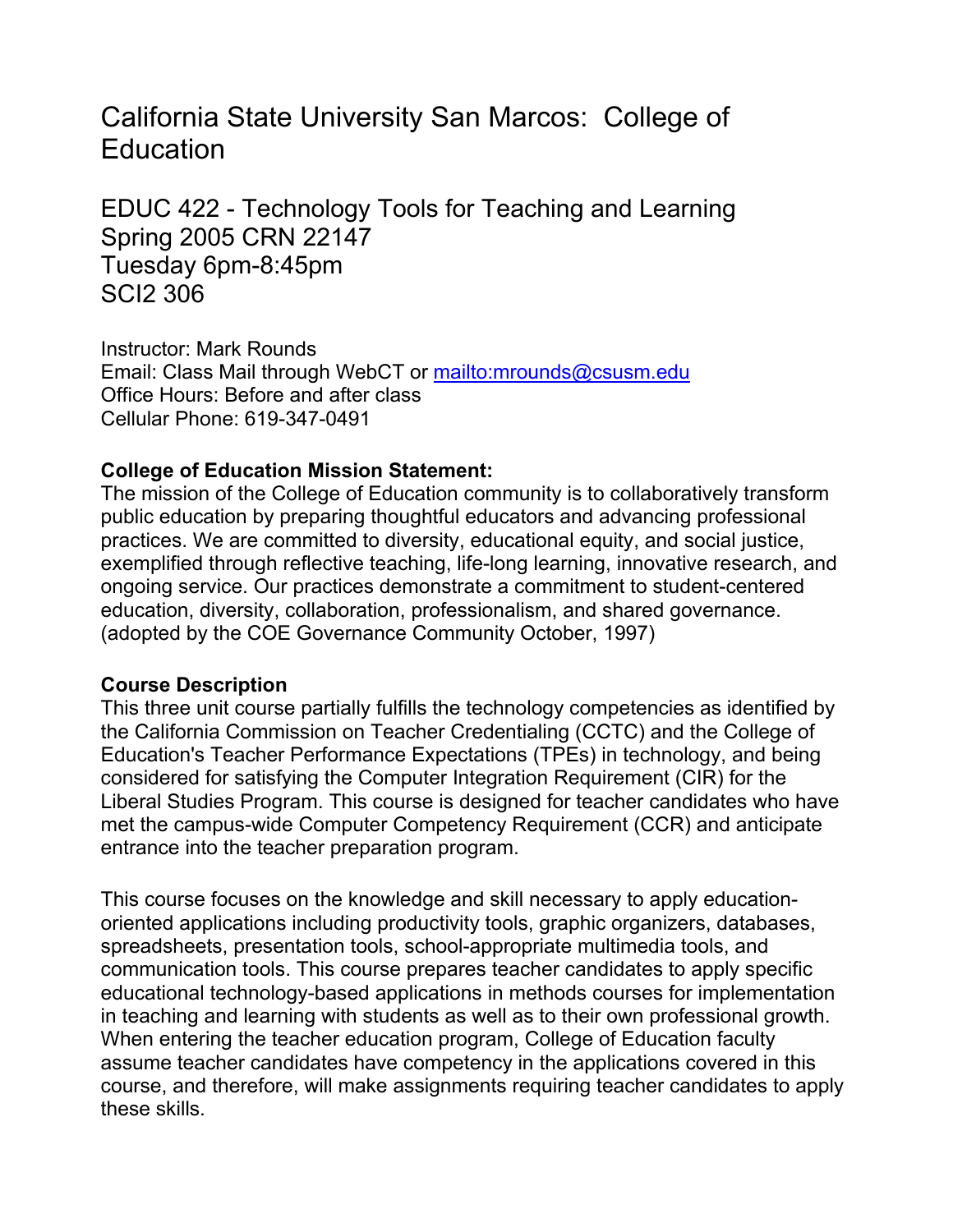## **Teacher Performance Expectation (TPE) Competencies**

This course is designed to help teachers seeking the Multiple and Single Subjects Credential to develop the skills, knowledge, and attitudes necessary to assist schools and districts in implementing an effective program for students. The successful candidate will be able to merge theory and practice in order to realize a comprehensive and extensive educational program for all students. The following TPEs are addressed in this Class

Primary Emphasis: TPE 14 CSUSM Educational Technology (Based on ISTE NETS)

I. Technology Operations and Concepts: Teachers demonstrate a sound understanding of technology operations and concepts. Teachers:

- A. Demonstrate introductory knowledge, skills, and understanding of concepts related to technology (as described in the ISTE national Education Technology Standards for Students).
- B. Demonstrate continual growth in technology knowledge and skills to stay abreast of current and emerging technologies

V. Productivity and Professional Practice: Teachers use technology to enhance their productivity and professional practice. Teachers:

- A. Use technology resources to engage in ongoing professional development and lifelong learning.
- B. Continually evaluate and reflect on professional practice to make informed decisions regarding the use of technology in support of student learning.
- C. Apply technology to increase productivity.
- D. Use technology to communicate and collaborate with peers, parents, and the larger community in order to nurture student learning.

VI. Social, Ethical, Legal, and Human Issues: Teachers understand the social, ethical, legal, and human issues surrounding the use of technology in PK-12 schools and apply those principles in practice. Teachers: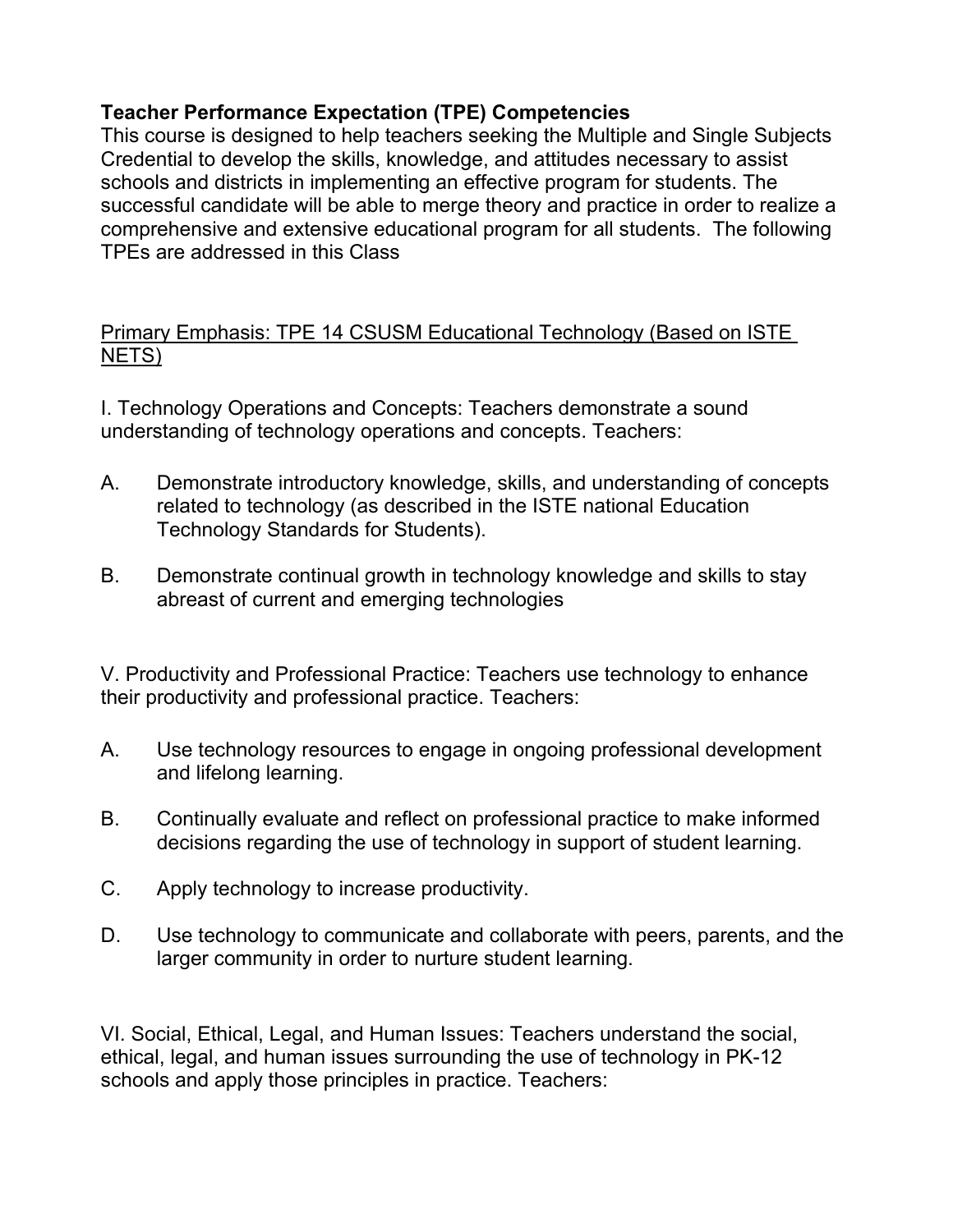- A. Model and teach legal and ethical practice related to technology use.
- B. Apply technology resources to enable and empower learners with diverse backgrounds, characteristics, and abilities.
- C. Identify and use technology resources that affirm diversity.
- D. Promote save and healthy use of technology resources.
- E. Facilitate equitable access to technology resources for all students.

## Secondary Emphasis:

- TPE 4 Making Content Accessible
- TPE 5 Student Engagement
- TPE 6 Developmentally Appropriate Teaching Practices
- TPE 7 Teaching English Language Learners
- TPE 12 Professional, Legal, and Ethical
- TPE 13 Professional Growth

**Course Objectives:** Teacher Candidates will demonstrate competency in:

- 1. Meeting the ISTE Standards I,V, VI outlined above
- 2. Using a set of educational technology tools that are applied in teaching and learning within the credential program and used in public school settings; and
- 3. Setting up an electronic portfolio for completion in the CSUSM teacher credentialing program.

## **Prerequisites**

The prerequisite for this course is completion of the campus-wide computer competency requirement. This can fulfilled by successful completion of one of the following:

Taking the CSUSM CCR assessment or equivalent course.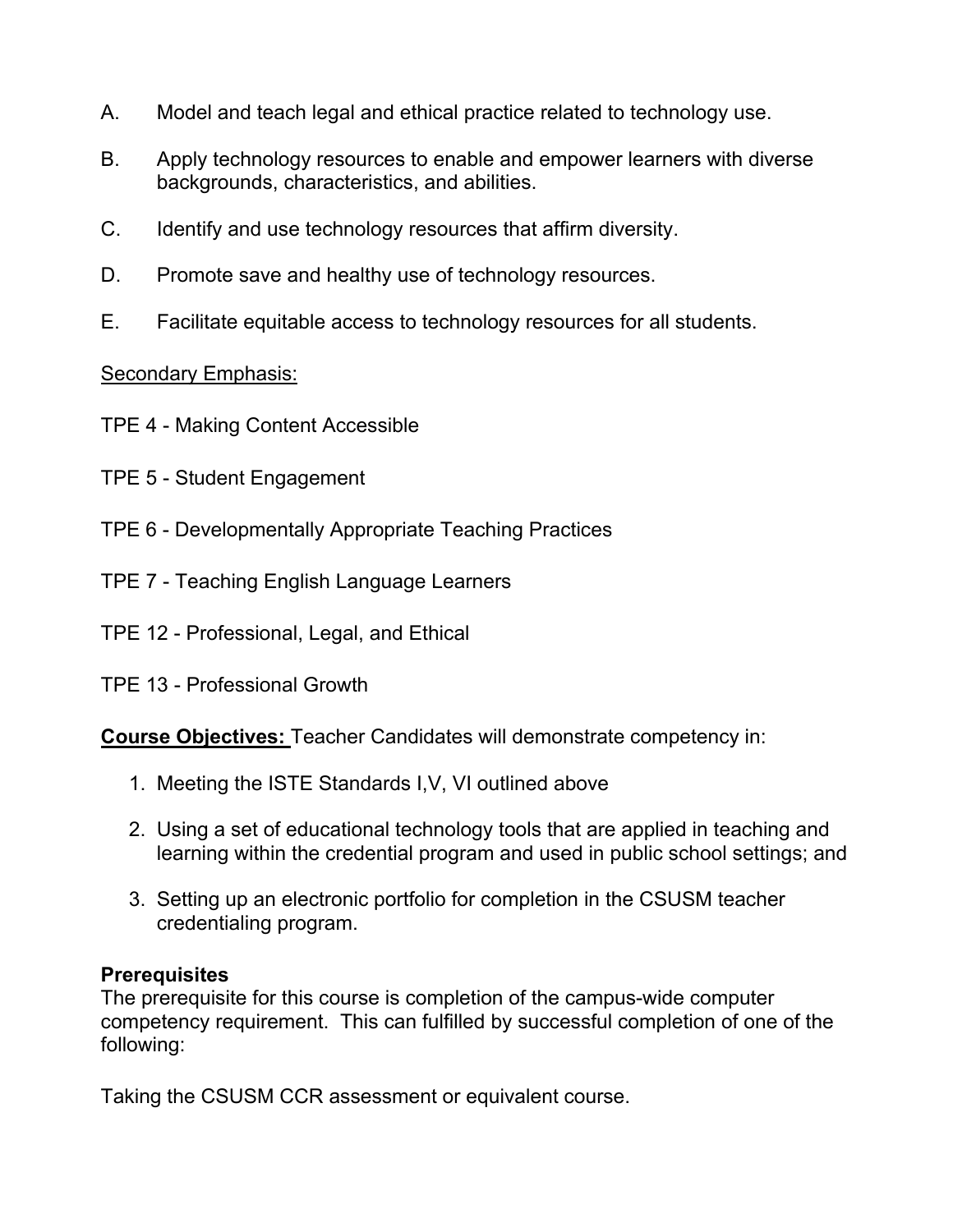Completion of an approved computer literacy course at the community college level.

## **Required Supplies**

- 1. ISTE Student Registration ( http://www.iste.org/cue/ ) \$25.00/year
- 2. Taskstream Student Registration: \$20/semester \$40/year
- 3. At least 128 MB USB key drive \$30-\$50 (May be purchased at Fry's, Costco, etc.)
- 4. Pay for Print Card: May be purchased in Academic Hall 202

### **The key drive will be required every class. You will need to sign up for your ISTE and Taskstream Student Registrations within the first week of class.**

## **Assessment**

In order to successfully complete this course, the assignments must be completed with at least at an acceptable level noted on assignment rubrics. In addition to the assignments described below, performance assessment on the teacher candidate's ability to perform tasks using the software will be assessed. Because the content of this course contributes to passage of multiple TPEs, successful completion is imperative. Failure to successfully complete this course will prohibit a teacher candidate from continuing in the program beyond the first semester. The percentage of weight of each assignment is noted next the description of the topic.

EDUC 422 Course Assignments and Weight for Course Grades

| $\#$ | Assignment               | Description                                                                                                                                                                                                                                                                                                                                                        | Points |
|------|--------------------------|--------------------------------------------------------------------------------------------------------------------------------------------------------------------------------------------------------------------------------------------------------------------------------------------------------------------------------------------------------------------|--------|
|      | <b>Backflip/Internet</b> | This web-based resource/tool allows the<br>user to organize and manage online<br>resources for projects and courses. This tool<br>will allow teacher candidates to continue<br>to organize and share resources<br>throughout program experiences. The<br>assignment requires evaluation and review<br>of educational web sites and reflection on<br>classroom use. | 5      |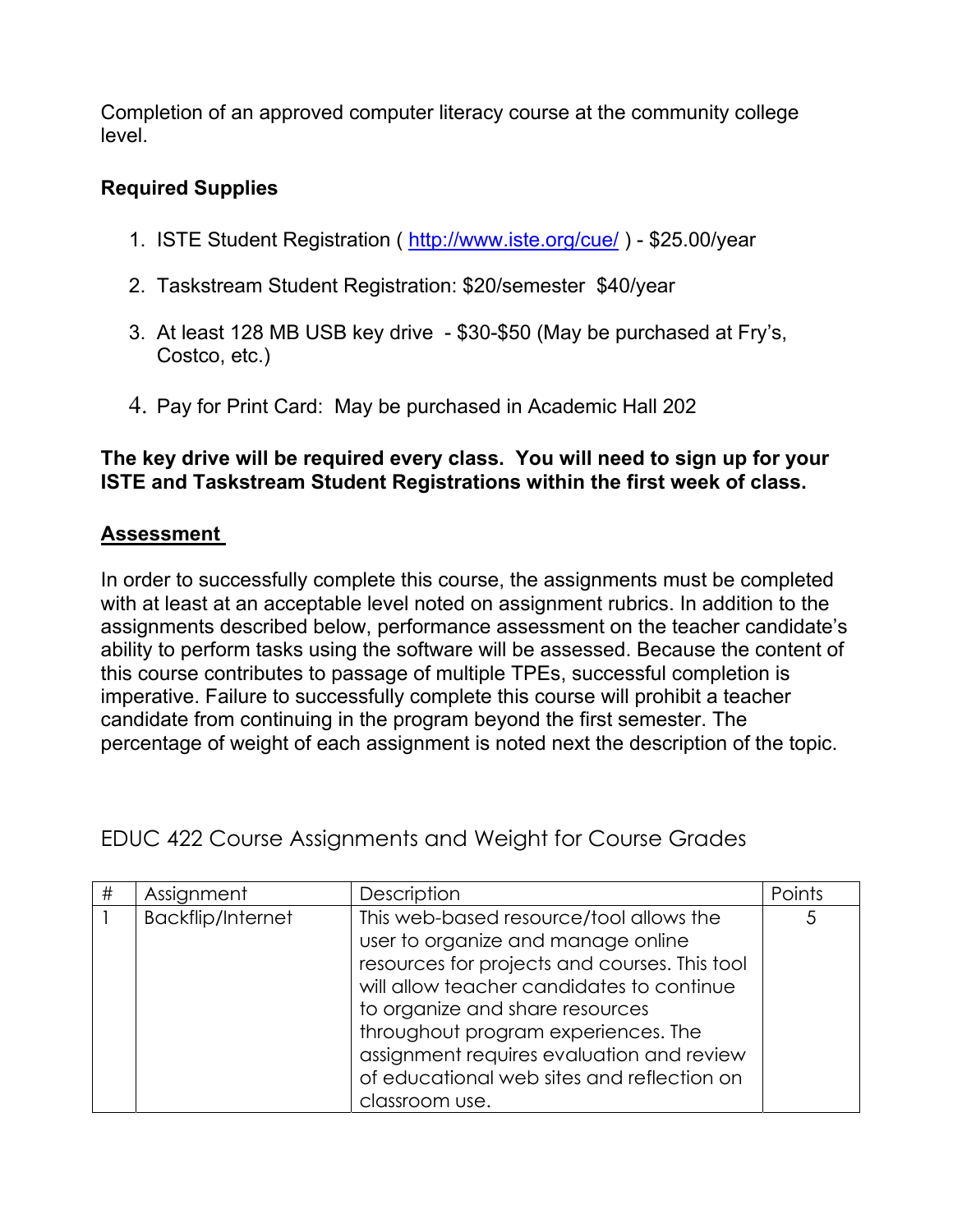| $\overline{2}$ | Inspiration   | This project involves the use of concept-<br>mapping software for brainstorming an<br>educational topic using text and graphics.<br>The activity will provide an opportunity to                                                                                                                                                                                                                                                                                                                                                               | 5  |
|----------------|---------------|-----------------------------------------------------------------------------------------------------------------------------------------------------------------------------------------------------------------------------------------------------------------------------------------------------------------------------------------------------------------------------------------------------------------------------------------------------------------------------------------------------------------------------------------------|----|
|                |               | consider this application for support of<br>writing with students in K-12 classrooms.                                                                                                                                                                                                                                                                                                                                                                                                                                                         |    |
| 3              | PowerPoint    | Students will create a four-slide project<br>using special features of the program and<br>content related to a topic from the CA<br>content standards. Articles from ISTE<br>Learning and Leading with Technology will<br>guide the content of the project. This<br>assignment provides students with an<br>opportunity to use skills in researching,<br>referencing, and presentation to learn and<br>share a topic related to educational<br>technology issues. APA must be followed<br>for three or more resources used in the<br>project. | 10 |
| $\overline{4}$ | Filamentality | This project uses a template/tool on the<br>web to create an activity for students to<br>explore concepts related to standards and<br>specific curriculum topics. These projects<br>are explained and linked on a web page<br>uploaded to a remote server for sharing<br>with other educators.                                                                                                                                                                                                                                                | 5  |
| 5              | Copyright     | The purpose of this assignment is to<br>become familiar with fair use and copyright<br>laws, and use of appropriate APA format<br>and citations. Students will share their<br>learning after becoming knowledgeable<br>about various issues related to ISTE NETS for<br>Teachers, Standard VI.                                                                                                                                                                                                                                                | 5  |
| 6              | Journal       | Students reflect on course readings and<br>activities from the ISTE website that supports<br>topics related to the ISTE standards. Entries<br>are made to the journal weekly. The journal<br>is submitted at midterm and near the end<br>of the course for credit.                                                                                                                                                                                                                                                                            | 10 |
| $\overline{7}$ | Spreadsheet   | This activity provides an opportunity for<br>students to use a spreadsheet in a variety<br>of ways to organize and present<br>information. Various tasks provide an<br>opportunity for teacher candidates to                                                                                                                                                                                                                                                                                                                                  | 5  |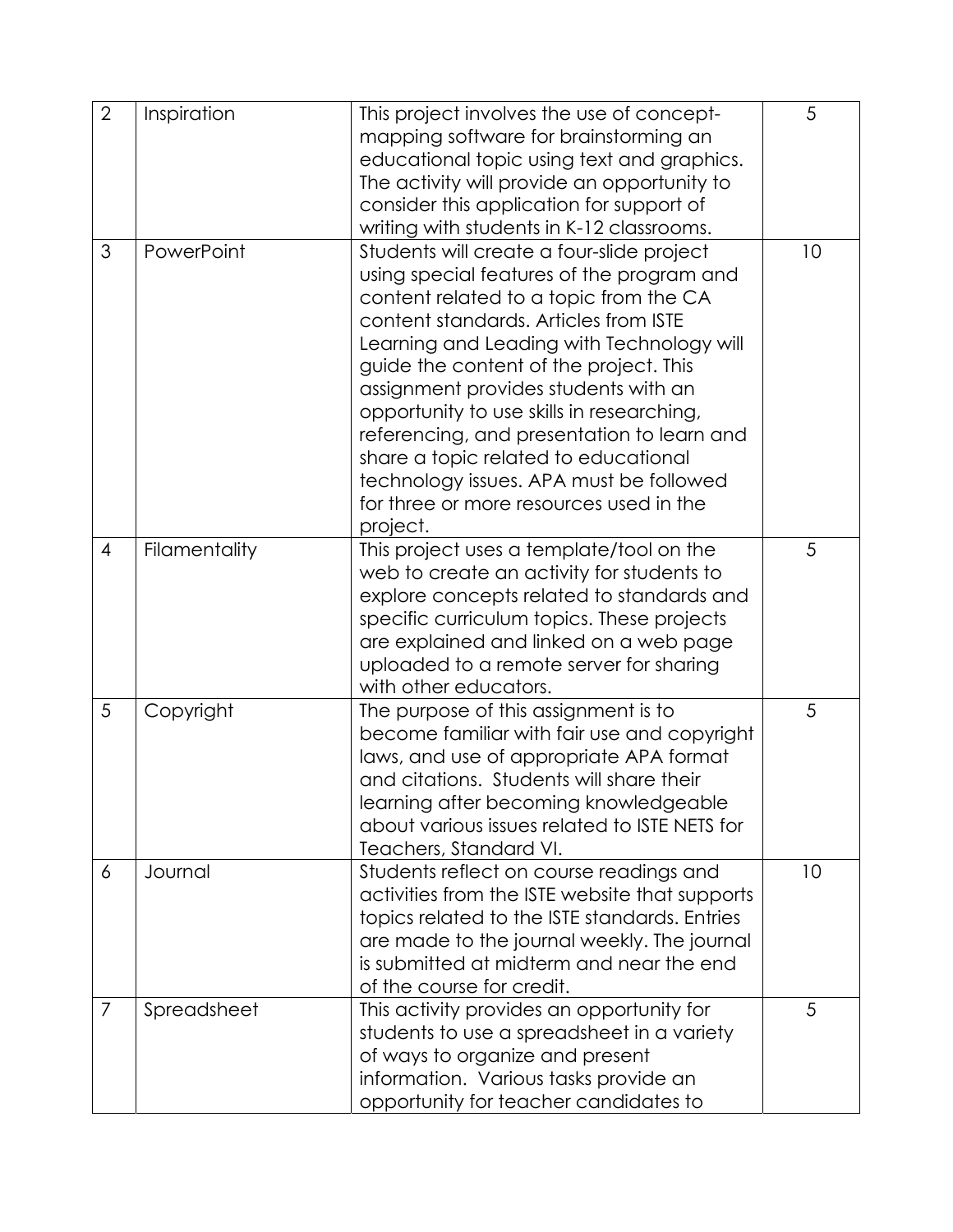|    |                 | reflect on educational appropriate uses of                                           |    |
|----|-----------------|--------------------------------------------------------------------------------------|----|
|    |                 | a spreadsheet tool and differentiate                                                 |    |
|    |                 | between various tools for organizing                                                 |    |
|    |                 | information.                                                                         |    |
| 8  | Newsletter      | Create an appealing, newsworthy, and                                                 | 5  |
|    |                 | interesting newsletter for parents with                                              |    |
|    |                 | information about your classroom. Use of                                             |    |
|    |                 | graphics, content and layout will be                                                 |    |
|    |                 | considered and assessed. Teacher                                                     |    |
|    |                 | candidates will use a rubric to provide                                              |    |
|    |                 | feedback to classmates during a class                                                |    |
|    |                 | meeting. Must include a scanned image.                                               |    |
| 9  | Database        | Students will use a database tool to input                                           | 5  |
|    |                 | and organize information. A report will be                                           |    |
|    |                 | generated to document skills with this tool.                                         |    |
|    |                 | Students will also understand how online                                             |    |
|    |                 | databases provide opportunities to search                                            |    |
|    |                 | for information related to an educational                                            |    |
|    |                 | topic.                                                                               |    |
| 10 | Quiz            | An assessment of skills and knowledge from                                           | 10 |
|    |                 | readings and class activities following the                                          |    |
|    |                 | first half of the course.                                                            |    |
| 11 | Software Review | The purpose of the project is to                                                     | 5  |
|    |                 | demonstrate understanding of how to                                                  |    |
|    |                 | assess educational specific software in                                              |    |
|    |                 | terms of student academic content                                                    |    |
|    |                 | standards, learning needs and strengths                                              |    |
|    |                 | and weaknesses of the software. Students                                             |    |
|    |                 | will share their learning through reflection                                         |    |
|    |                 | online.                                                                              |    |
| 12 | Video Project   | This project involves working in groups of 3                                         | 10 |
|    |                 | or 4 to produce a video presentation                                                 |    |
|    |                 | focusing related to classroom use.                                                   |    |
|    |                 | Students will learn how to use digital video                                         |    |
|    |                 | cameras, how to edit and prepare a                                                   |    |
|    | Narrative in    | project for sharing electronically.                                                  |    |
| 13 |                 | Students create a draft narrative using                                              | X  |
|    | TaskStream      | persuasive writing to document their<br>proficiencies related to the ISTE standards. |    |
|    |                 |                                                                                      |    |
|    |                 | Instructor provides feedback in preparation                                          |    |
|    |                 | for completing digital portfolio<br>requirements.                                    |    |
| 14 | <b>CTAP</b>     | This assessment provides teacher                                                     | 5  |
|    |                 | candidates with a look at their skills at the                                        |    |
|    |                 |                                                                                      |    |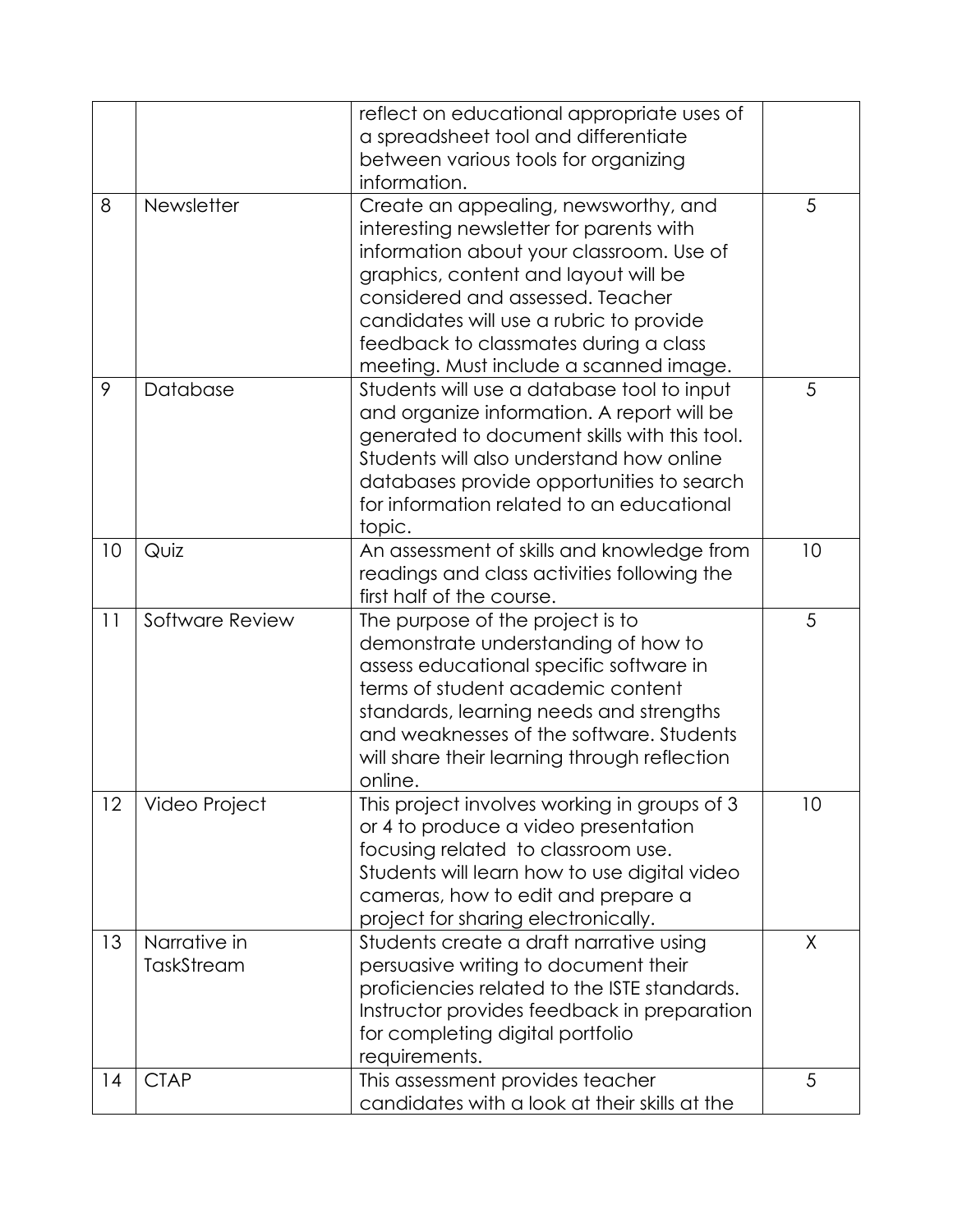|    |               | beginning of the course and a comparison<br>of the growth in technology skills at the end |    |
|----|---------------|-------------------------------------------------------------------------------------------|----|
|    |               | of the course. Charts available following                                                 |    |
|    |               | the assessment will be submitted.                                                         |    |
| 15 | Portfolio in  | This assignment is the introduction to the                                                | 10 |
|    | TaskStream    | electronic portfolio that will be used                                                    |    |
|    |               | throughout the CSUSM teacher                                                              |    |
|    |               | preparation program. The assignment                                                       |    |
|    |               | requires setting up the artifact tracking                                                 |    |
|    |               | sheet and using the portfolio template to                                                 |    |
|    |               | respond to the Teaching Performance                                                       |    |
|    |               | Expectations (TPEs) that are part of this                                                 |    |
|    |               | course. It is anticipated that teacher                                                    |    |
|    |               | candidates will build on the work begun in                                                |    |
|    |               | EDUC 422 so that the portfolio submitted at                                               |    |
|    |               | the conclusion of the program accurately                                                  |    |
|    |               | verifies meeting the standards for                                                        |    |
|    |               | completion of the credential.                                                             |    |
|    | Attendance &  | Teacher candidates are expected to have                                                   | 10 |
|    | Participation | a positive disposition toward teaching and                                                |    |
|    |               | learning. They should help each other and                                                 |    |
|    |               | create a positive classroom environment                                                   |    |
|    |               | for everyone. This means having a positive                                                |    |
|    |               | attitude in class, being on time and                                                      |    |
|    |               | actively engaged in discussions and                                                       |    |
|    |               | activities both in class and online.                                                      |    |
|    |               |                                                                                           |    |

## **All assignments, requirements, due dates and scoring rubrics will be available through WebCT. Students will check email and assignment sections regularly for updates.**

### **Homework**

Because of the interactive nature of the class, students will be expected to have their assignments completed and turned in on time. All assignments are due at the beginning of the class period. Late assignments will only be accepted if there are extenuating circumstances approved by the instructor.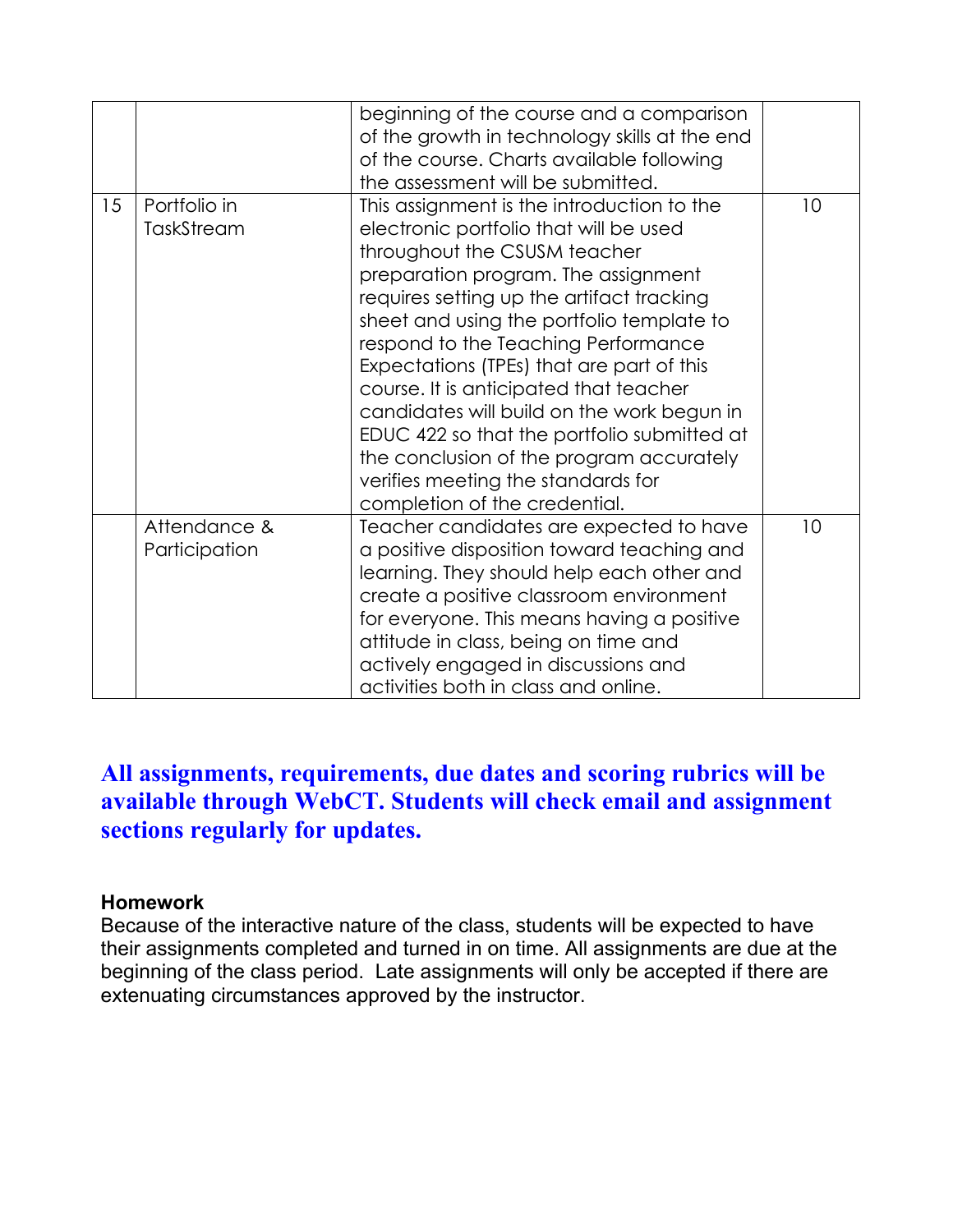## **Grading and Assignments**

Final grade will be based on a percent of total points according to this scale:

94-100=A 90-93=A-87-89=B+ 84-86=B 80-83=B-77-79=C+ 74-76=C 70-73=C-60-69=D below 60=F

### **Schedule**

| Week           | Topics                                             | Assignments Given                                                                                                           | Due                                                                            |
|----------------|----------------------------------------------------|-----------------------------------------------------------------------------------------------------------------------------|--------------------------------------------------------------------------------|
| $1 - 1/18$     | Syllabus<br>WebCT<br>Task Stream<br>Backflip       | Introduction<br>ISTE and Task Stream<br>registration<br>Review WebCT<br><b>Intro Letter</b><br>Internet/Backflip<br>Journal | <b>Post Letter</b><br>Make a BF<br>folder<br>Save Files                        |
| $2 - 1/25$     | <b>CTAP</b>                                        | CTAP Assessment<br>Reflect on ISTE Standards                                                                                |                                                                                |
| $3 - 2/1$      | MS Word<br>Scanning<br>Digital<br>Packrat          | <b>Newsletter</b><br>Digital Portfolios<br>Save files using extensions<br>Name files with 8 char. or<br>less                | <b>ISTE</b><br>subscription #<br><b>CTAP</b> chart<br><b>Internet/Backflip</b> |
| $4 - 2/8$      | PowerPoint                                         | Tracking Sheet info<br><b>PowerPoint</b><br>Introduce Position Paper<br>topics                                              | <b>Newsletter</b>                                                              |
| $5 - 2/15$     | Inspiration                                        | Concept Mapping in<br>Inspiration                                                                                           | <b>PowerPoint</b>                                                              |
| $6 - 2/22$     | Standard VI<br>Copyright/<br>Ethics                | <b>Copyright Assignment</b><br>APA                                                                                          | <b>Inspiration</b>                                                             |
| $7 - 3/1$      | Spreadsheet                                        | <b>Spreadsheet</b>                                                                                                          | Copyright                                                                      |
| $8 - 3/8$      | Using web to<br>support<br>learning,<br>Assessment | <b>Filamentality</b><br><b>Midterm</b>                                                                                      | <b>Spreadsheet</b>                                                             |
| $9 - 3/15$     | <b>VIRTUAL</b><br><b>CLASS</b><br>Database         | <b>Database</b>                                                                                                             | Filamentality                                                                  |
| $10 -$<br>3/22 | Software,<br>Video in the<br>classroom             | <b>Software Evaluation</b><br>Update Tracking Sheet<br>Video editing with stock<br>footage                                  | Database<br>Journal                                                            |
| $11 -$<br>3/29 |                                                    | <b>Spring Break</b>                                                                                                         |                                                                                |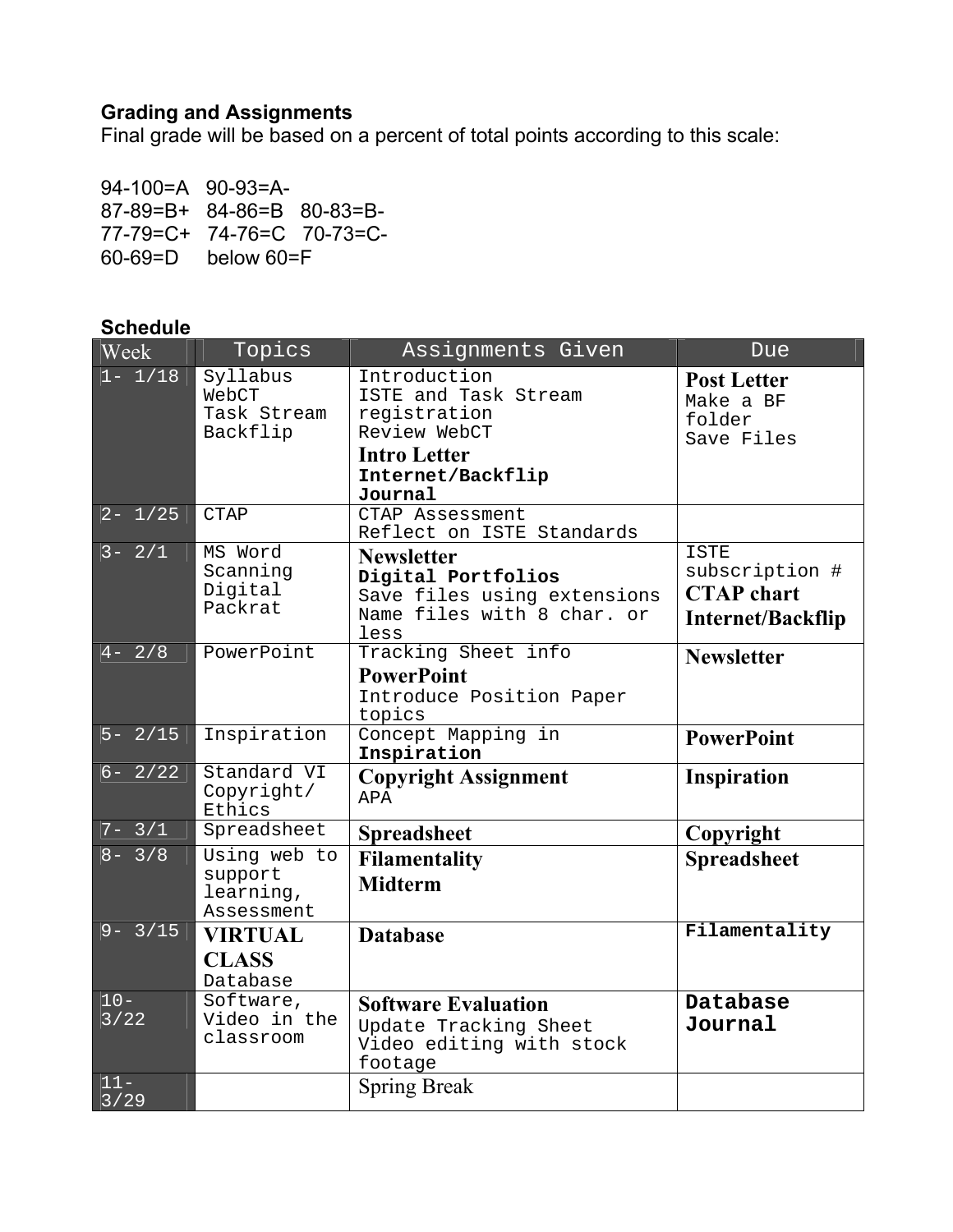| $12 - 4/4$     | Video Pre-<br>Production:<br>Storyboard<br>Scripting | <b>Portfolio Narratives</b><br>Video Group Meetings | <b>Position Paper</b>                |
|----------------|------------------------------------------------------|-----------------------------------------------------|--------------------------------------|
| $13-$<br>4/11  | Reflection,<br>Video<br>Production                   | <b>CTAP Review</b><br>Group Filming                 | <b>Software</b><br><b>Evaluation</b> |
| $14-$<br>4/18  | Video<br>Editing                                     | Video Groups Edit w/<br>iMovie                      | <b>CTAP Assessment</b>               |
| $15 -$<br>4/25 | Task Stream                                          | Sign off on Tracking Sheets                         | Tracking Sheet                       |
| $16 - 5/2$     |                                                      | Video Presentations                                 | <b>Portfolio</b><br><b>Narrative</b> |

**College of Education Attendance Policy:** "Due to the dynamic and interactive nature of courses in the College of Education, all students are expected to attend all classes and participate actively. At a minimum, students must attend more than 80% of class time, or s/he many not receive a a passing grade for the course at the discretion of the instructor. Individual instructors may adopt more stringent attendance requirements. Should the student have extenuating circumstances, s/he should contact the instructor as soon as possible."

## **Attendance and Participation**

A good student (and soon to be teacher) is one who adheres to standards of dependability and promptness. If more than 2 class sessions are missed or there is tardiness (or leave early) for more than 3 sessions, the teacher candidate cannot receive an A. If more than 3 class sessions are missed the grade earned cannot exceed a C. Late assignments will be penalized. If extraordinary circumstances occur, please make an effort to contact the instructor. **Remember that communication is the key to success in this class and as a teacher.** Students are required to use WebCT email and check it at least two times per week to communicate with instructor and peers.

## **Plagiarism and Cheating**

You have decided to become a teacher. You are willingly becoming a role model. You are going to be held to a higher standard than most professions. Academic dishonesty will not be tolerated and will result in a failing grade for this course and will be reported to the University. This shouldn't even be an issue now that you have chosen to become a teacher.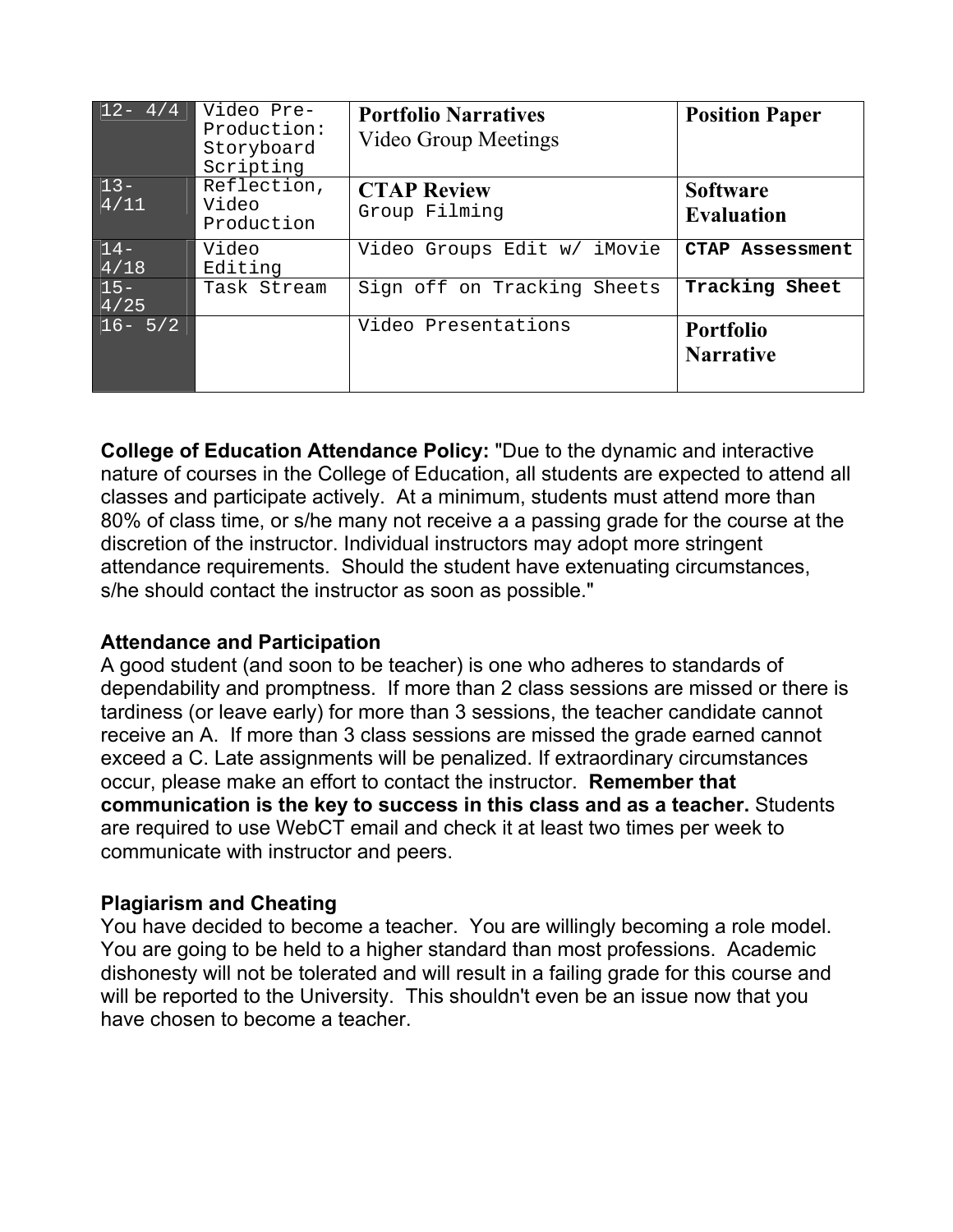## **CSUSM Academic Honesty Policy**

"Students will be expected to adhere to standards of academic honesty and integrity, as outlined in the Student Academic Honesty Policy. All written work and oral assignments must be original work. All ideas/materials that are borrowed from other sources must have appropriate references to the original sources. Any quoted material should give credit to the source and be punctuated with quotation marks.

Students are responsible for honest completion of their work including examinations. There will be no tolerance for infractions. If you believe there has been an infraction by someone in the class, please bring it to the instructor's attention. The instructor reserves the right to discipline any student for academic dishonesty in accordance with the general rules and regulations of the university. Disciplinary action may include the lowering of grades and/or the assignment of a failing grade for an exam, assignment, or the class as a whole."

## **Disable Student Services**

Students with disabilities who require academic accommodations must be approved for services by providing appropriate and recent documentation to the Office of Disabled Student Services (DDS). This office is located in Craven Hall 5205 and can be contacted by phone at (760)750-4905, or TDD (760)750-4909. Students authorized by DSS to receive accommodations should meet with the instructor during office hours or by appointment.

## **Authorization to Teach English Language learners**

The CSUSM credential program has been specifically designed to prepare teachers for the diversity of languages often encountered in California public school classrooms. The authorization to teach English learners is met through the infusion of content and experiences within the credential program as well as additional coursework. Students successfully completing this program receive a credential with authorization to teach English Learners. (Approved by CCTC in SB2042 Program Standards, August 2002)